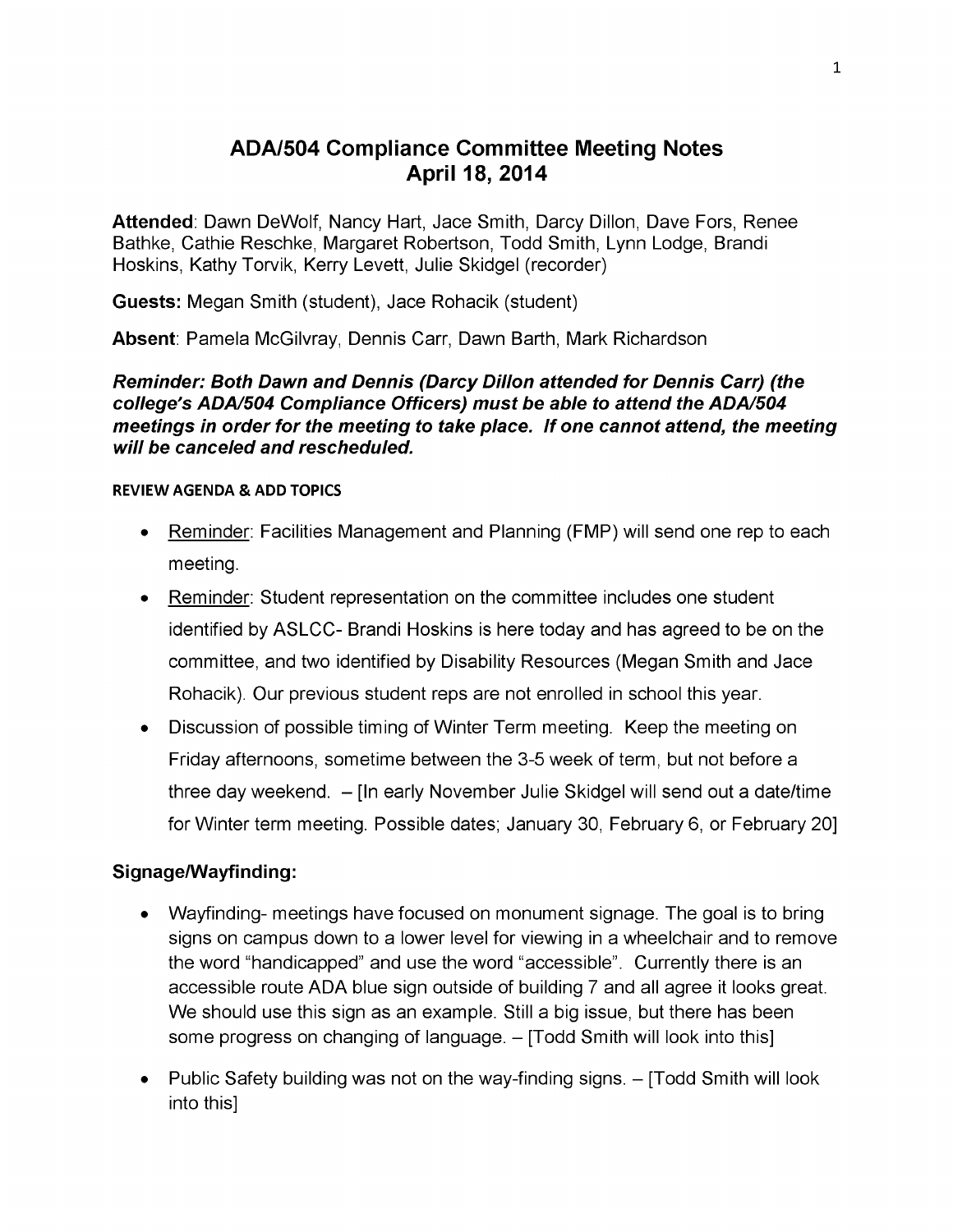- Accessibility map originally worked on by Shalimar, who is no longer a student. Shalimar is now working as part time faculty in conjunction with GIS student and Lynn Songer. - [Margaret Robertsonto follow up with Shalimar on what progress was made]
- Use of cell phone app grant funds or transportation funds, student fee based revenue. Dedicated to specific things (parking lots, LTD). Todd informed the group if you want use of those funds you have to make a proposal. Research what what other colleges' are doing then work on proposal.
- Need number signage on all four sides of a building. Current standards are two numbers on the building one determined by the fire marshal. Current standards can be reviewed. Todd agrees this is a huge barrier, although it presents some additional costs. What are other colleges doing? Public safety buildings were missed in new signage.  $-$
- Signs along Eldon Schafer are going to be moved since they are too close. -[Todd Smith will look into Eldon Schafer signage]
- Internal signage; bldg 1, 16, 19 hard to find rooms from overhead signage. -[Todd Smith will look into this]

#### **New Agenda Item: Accessibility**

- Back of the health clinic from building 19 to 18, not accessible for wheelchairs. Todd Smith said there is a section of temporary fencing that should be pulled back to maintain the wheelchair access space - [Todd Smith will look into it]
- Accessibility to center building and timeline for project. Use construction in center building to form what we want campus-wide.  $-$  [Todd will get timeline out to the group] - [Margaret Robertson, Lynn Lodge, and Dave Fors could be primary consultants to Todd Smith on wayfinding committee for center building project]

#### **New Agenda Item: Smoking area locations**

• Accessible parking located too close to smoking area, walking towards building 7. Can the smoking shelter be moved? Todd says yes it can be moved and reestablished further away, although there is some cost and planning involved. There are issues with the West and East side. Committee recommends that this be looked into. Kerry said check with safety committee to see if we can solve this in conjunction with the work being done regarding vaping. East side smoking station right on the sidewalk forcing person to walk in the parking lot to go around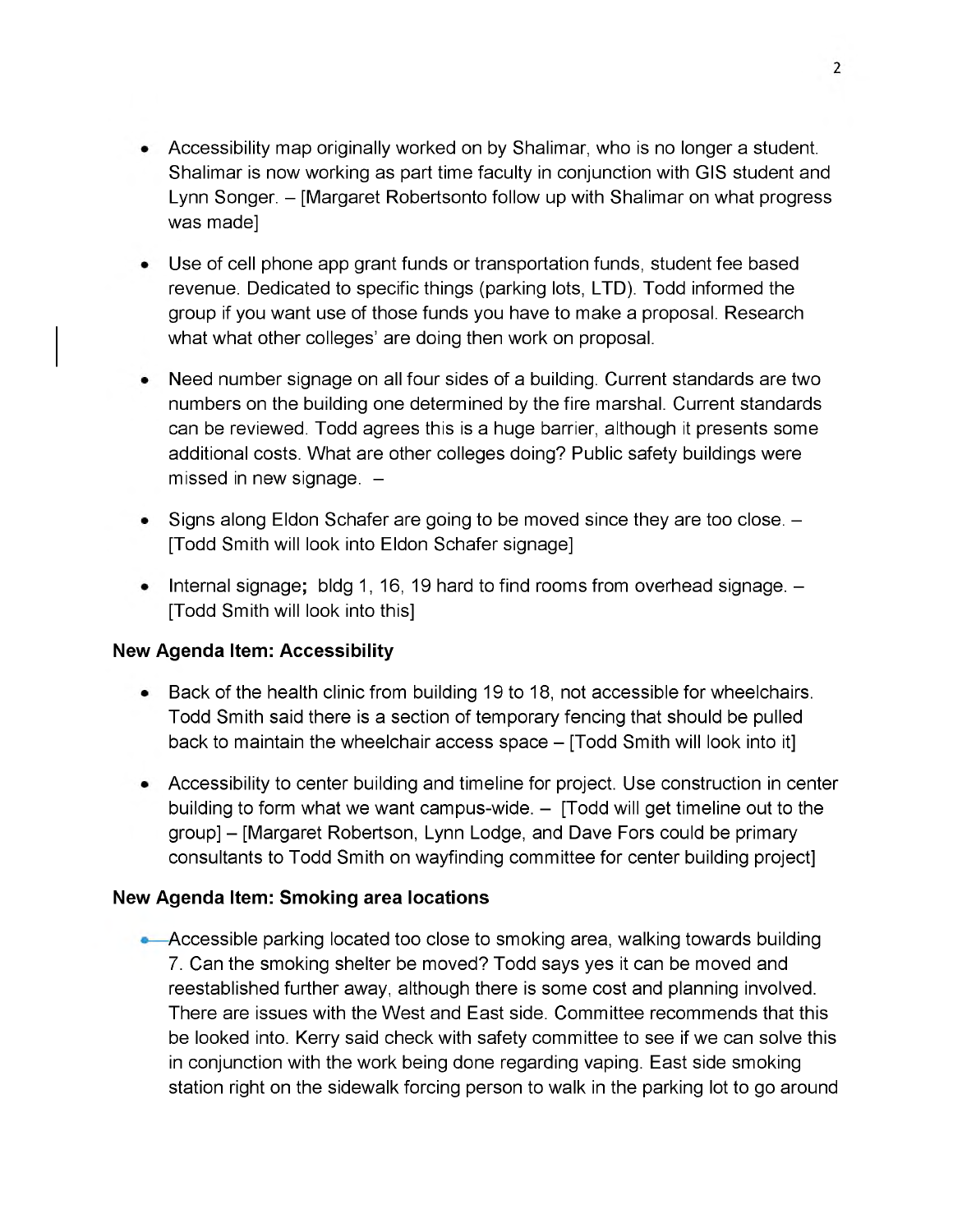it. Todd suggests review the smoking locations. Todd Smith will bring back a plan.

#### **New Agenda Item: Disability Club**

Disability club has been attempted in the past but not enough student interest. Common ground for interest has been hard because there are so many different disabilities. One club that fits everyone's interest has been difficult. Driving purpose is to honor diversity. Focus of group could be disability awareness and certain causes. Leadership would need to change and shift. Club would need liaison from DR, faculty advisor, and students. Brandi, chair of council clubs, said they would need a president, vice president, bylaws, and 10 members. Any group can form a club, but the club needs to be ratified to receive student fee funds. Ideas to gather interest; posting club informatin in DR office, email info to student database, table in the cafeteria – [Jace Rohacik, Margaret Robertson, Cathy Reschke, Brandi Hoskins agreed to pursue]

# **New Agenda Item: New Stairs in Center building**

New stairs in the center building has caused problems for those with vertigo since you can see the ground through the steps. A screen can be added so you can't see through the grate. Also use black screening on the end.  $-$  [Todd Smith]

# **New Agenda Item: Resting place for students/employees with disabilities**

- Need for resting places for periods of quiet. Health Clinic has eliminated the use of the room for students and employees brief resting periods. The Health Clinic room will still be available for recuperation after a health episode, for example rest after a seizure. In the wellness center (bldg. 30) Christina Howard put a yoga mat, pillow, and linens under the stairs on the opposite side of the food service. Could use some dedicated space in different areas around campus.
	- $\circ$  Some ideas for employees work spaces; can have sliding doors installed on their cubicle, use a copier room with door that closes add a cot and signage. Cot can be purchased with ADA funds on a case by case basis. Work on longer term solution, but be creative about the space you have now.
	- $\circ$  Addressing new construction, gender neutral bathrooms and milk expression rooms - need to develop procedure around how you access the rooms. Public safety concern is to be thoughtful about how to handle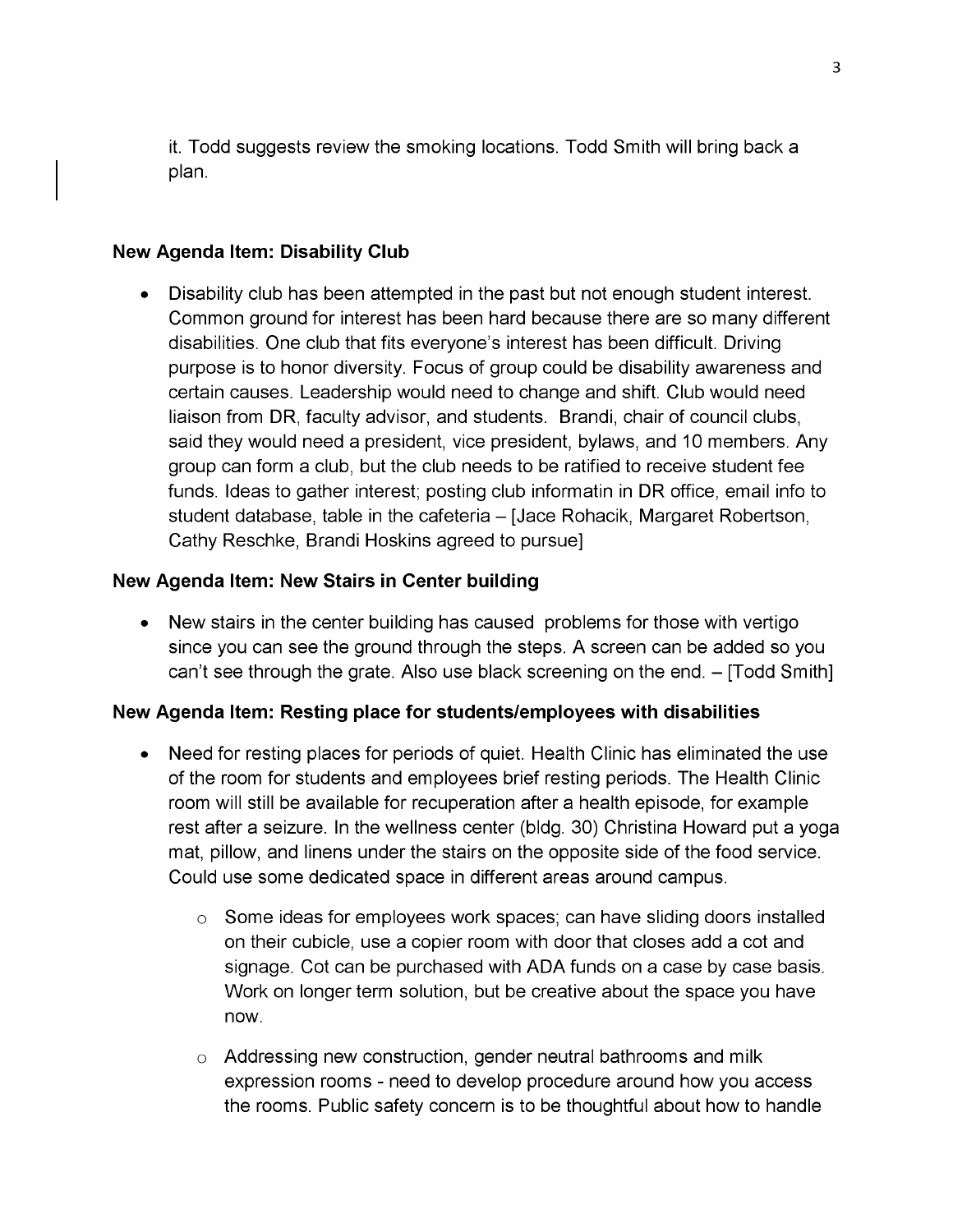people who are not students using the room and students using the space inappropriately. Procedure for signing up, reserving rooms, to avoid misuse. Do we need rooms on other Lane campuses? Rooms in more than one building? - [Todd Smith, Darcy Dillon, Kathy Torvik, and Jace Smith will come up with a procedure]

# **New Agenda Item: Ramps and Bridge Weight Restriction Signage**

• 2nd level ramps and bridges- weight restrictions. These signs are for small vehicles and may cause confusion regarding the 100 lbs. per square foot restriction. This is a required post with contractors as the intended audience. Signage has to be there for guidance but language can be added for the general public. - [Todd Smith will clarify signage]

# **Deferred Maintenance/FMP Updates:**

- Continuing to focus on issues through the work order system.
- Foundation account funding for ADA projects. [Todd Smith will contact foundation to see if there are funds to tap into for ADA improvements] -[DawnDeWolf will follow up with grants team]

# **ADA Access Website/link:**

Up and live, linked at Disability Resource webpage. Still needs work with respect to handling reports. You can report a problem on this site, but who does it go to? Dawn suggests putting it on myLane. Follow up with Helen Garrett on mylaneWebsite link update. - [Lynn Lodge to follow up with Lori Brenden]

# **Accessible Parking Issues:**

Work has been done, but more areas have been found. Bricks have been replaced on the west side of the bus station; this was not intended as a permanent fix. Could be a concrete with a paint template. There will be a change in grade or will be textured for visually impaired. On the summer project list.  $-$ [Todd Smith to update later]

# **Evacuation Issues**:

Online safelane link from public safety shows video on what to do in an emergency situation. Crisis situation such as an active shooter.  $-$  [Cathy Reschke to see if it is closed captioned]